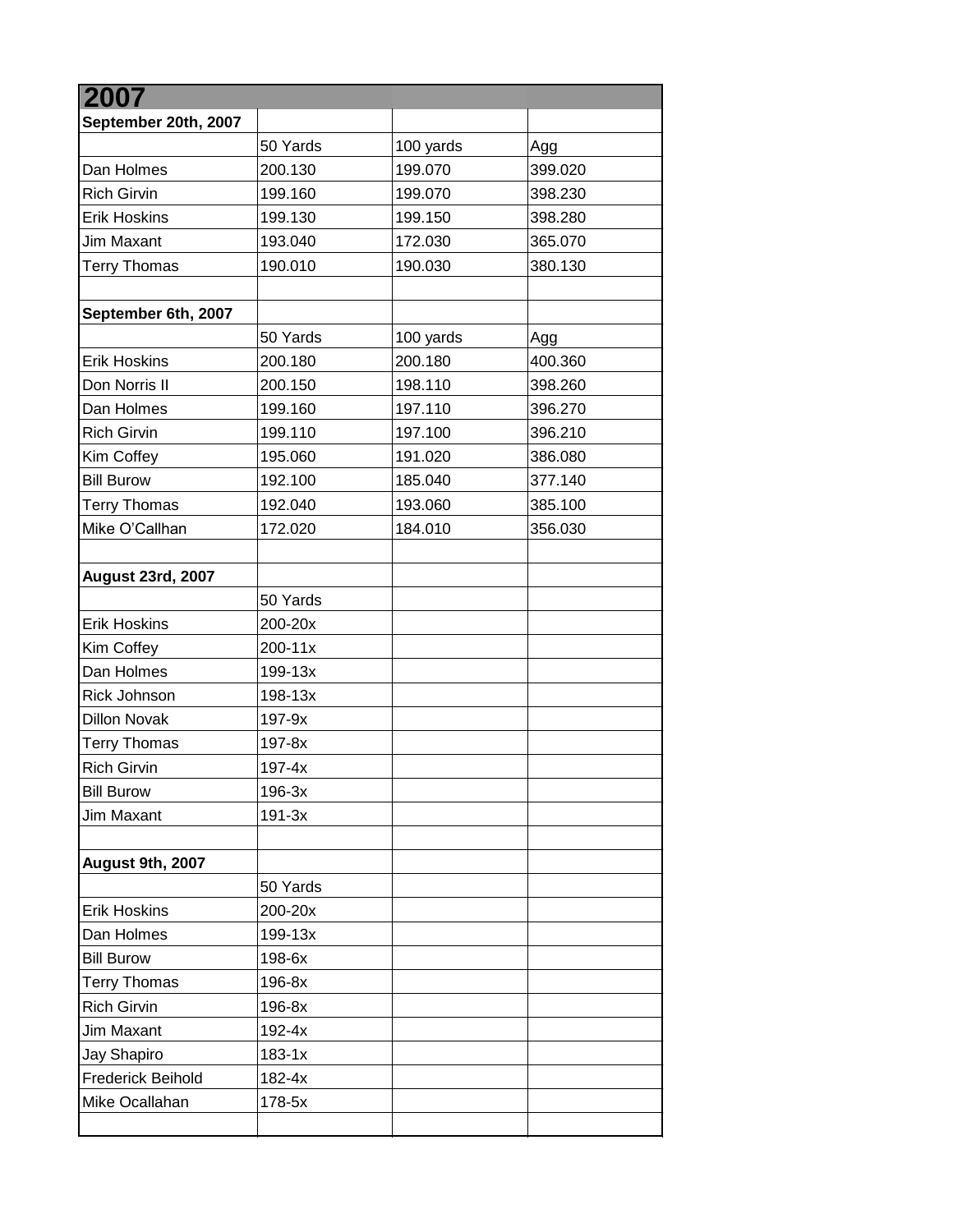| <b>July 26th, 2007</b> |             |  |
|------------------------|-------------|--|
|                        | 50 Yards    |  |
| Michael MacLagan       | 200-16x     |  |
| Caleb MacLagan         | 200-10x     |  |
| Dan Holmes             | 199-15x     |  |
| rick Johnson           | 197-7x      |  |
| Kim Coffey             | 196-9x      |  |
| William W Burow        | 193-8x      |  |
| <b>Terry Thomas</b>    | 191-6x      |  |
| Jay Shapiro            | $191 - 4x$  |  |
| Jim Maxant             | 189-5x      |  |
| Michael Kelley         | 173-2x      |  |
| Pat Lyons              | 130-0x      |  |
|                        |             |  |
| <b>July 5th, 2007</b>  |             |  |
|                        | 50 Yards    |  |
| Max Snyderman          | 200-12x     |  |
| Dan Holmes             | 198-8x      |  |
| Manny Snyderman        | 190-5x      |  |
| <b>Dillon Novak</b>    | 190-4x      |  |
| Jim Maxant             | 188-4x      |  |
| <b>Rich Girvin</b>     | $187 - 4x$  |  |
| <b>Terry Thomas</b>    | 186-7x      |  |
| Steve Bryant           | 180-0x      |  |
| <b>William Burow</b>   | $177-3x$    |  |
| Mike Kelley            | 165-3x      |  |
| Perry Novak            | 149-2x      |  |
| Eric Madson            | 147-0x      |  |
|                        |             |  |
| June 21st, 2007        |             |  |
|                        | 50 Yards    |  |
| <b>Rich Girvin</b>     | 198-10x     |  |
| Dan Holmes             | 198-9x      |  |
| Rick Johnson           | $197 - 11x$ |  |
| <b>Dillon Novak</b>    | 196-8x      |  |
| Jessica Mondillo       | 196-7x      |  |
| William W Burow        | 195-5x      |  |
| Jay Shapiro            | $185-2x$    |  |
| Michael O'Callaghan    | $167 - 1x$  |  |
| <b>Terry Thomas</b>    | $166 - 1x$  |  |
| Michael Kelley         | $163-1x$    |  |
|                        |             |  |